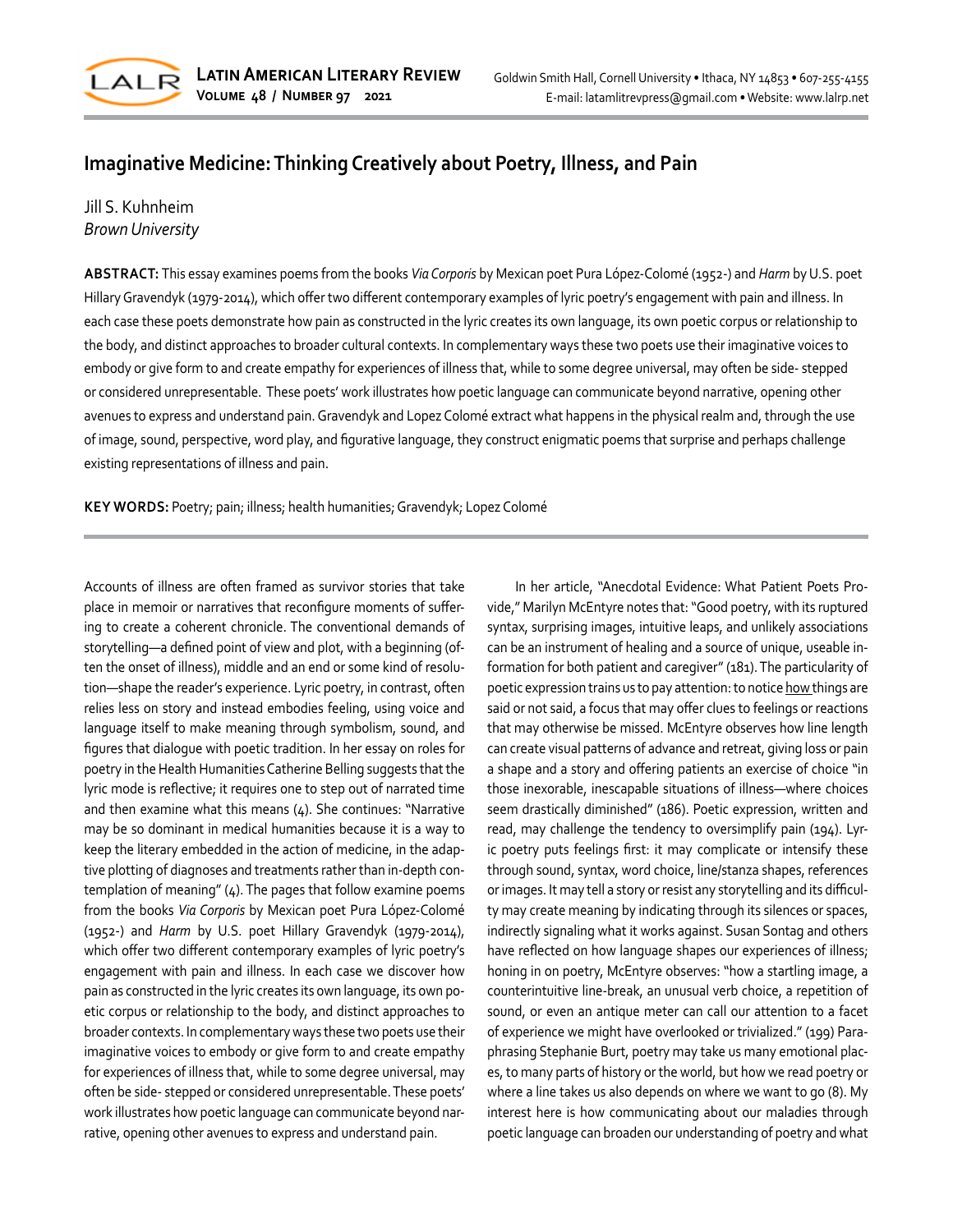it can do. Situating my reading in terms of the Health Humanities demonstrates how this genre reaches broader audiences, crossing boundaries between medical and artistic realms. Since illness is one condition among others that makes our life experiences strange, perhaps it is appropriate to express this in language made strange.<sup>1</sup>

### **Remembering/Recreating Pain in Mexico**

Pura López Colomé is a well-recognized poet with over ten volumes published; many of these are brought together in her *Poemas reunidos* 1985-2012. While there are poems that deal with illness and loss in her earlier work, in *Via Corporis* (2016) the bodily experience of illness is her primary focus. While López Colomé approaches this through language, her poetry dialogues with the paintings of Guillermo Arreola. His artwork, in turn, revises scientific perspectives, for he has painted over abandoned x-rays, reimagining evidence of illness and suffering. The poetry in *Via Corporis* [which might be translated as The Way to the Body or The Body's Way] regularly responds to Arreola's paintings, in some instances more directly than in others (For example in "Leteo subcutáneo" [Subcutaneous River Lethe] the "tú" [you] whom the poetic speaker addresses could be the painter). In other poems the speaker seems to express more intimate experiences: "Proliferación a la voluntad" [Proliferation at will] or "Filtros ocultos" [Hidden filters/philters] both evoke the speaker's youthful memories. In interviews and in email correspondence with me, López Colomé noted that her life and that of her loved ones has been intertwined with illness; the poet lost her mother to preeclampsia at age 11 and has dealt with cancer and its treatments at regular intervals throughout her life, while her siblings have struggled with kidney disease and vision loss.

In her earlier collection *Santo y seña* [Watchword 2007], the poem "Cor cordis" reads as a prelude to the later volume, for it demonstrates how the experience of pain fades and is reconstructed in language.<sup>2</sup> As Susan Stewart puts it, "Pain has no memory; its expression depends on the intersubjective invention of association and metaphor" (46). López Colomé tells us as much in the first stanza of this poem: "En la pobre, debil carne / proliferada y suplicante / No hay memoria del dolor" [In our poor, weak flesh,/ multiplied and supplicant, / the memory of pain fades.] (*Watchword* 82-3). Pain cannot be recalled in the flesh but it can in the word. For although "Relief snuffs / the spasm / of trapped / nerves" (84), the poet uses her language to reenact physical struggle, discomfort, and agony for even in describing what relief erases, she reinscribes pain:3

borra todo hasta el tronar de huesos, el desgarrar de músculos y tendón, el rompe y rasga de membranas que dan vida. [it erases /everything / until the bones pop, / muscles tear from tendon, and life-giving membranes / rend and rupture.](82-3)

López Colomé uses the space on the page and breaks up her lines like the physiological "rend and rupture" evoked here. While she delineates "unnamable" pain by describing physical details, her chronicle of the impossibility of remembering "el ardor de alguna bofetada" [the ardor of such a blow] (84-5) shifts in the last stanza that opens with a conjunction marking opposition:

Pero una frase cortada a la medida, filoso y negro dardo de ónix, vuelve a chisporrotear en las entrañas, con toda su carga atómica, siniestra. [But / a certain sentence / perfectly measured, / a sharp, black onyx dart, keeps hitting the target inside me / with all its sinister, atomic / plunk. ](84-5)

While the body cannot physically recall pain, it can be reenacted in language. Thus the "sharp, black onyx dart" and the "lenguas afiladas" [razor-edged tongues] that appear at the poem's close can be double-edged, literal or figurative sharp-tongued darts that cut to the point. Or more broadly, these tongues are languages that offer "*oraciones* / en pos de Alturas / *expresivas" [prayers* / aimed at *expressive* / heights] (86-7). With the terms "prayers" and "expressive," joined by the use of italics in the original closing lines of the poem, the poet evokes devotional language. This is meant to communicate with others, to engage with God, or as part of a meditational practice: all instances in which language does something. In "Cor cordis" it makes us feel another's suffering.

The later collection*, Via Corporis,* features 35 numbered poems and a final unnumbered  $36<sup>th</sup>$  that present a series of conversational moments between a first and second person speaker—a *yo* and a *tú*. The most evident allusion in the title of the collection is the "Via Crucis" in Christian accounts of the stations of the cross (and culminating resurrection), a fundamentally narrative structure represented in many churches by visual renditions of that narrative (retablos, etc.), and one anchored in Christ's body. In this way the poem's title (and its dialogue with the Arreola paintings) set up the expectation of a tight narrative structure that, as we will see, elements of the work then disrupt.

The fifth poem, "Fantasma glandular" [Glandular ghost] begins with a particular poetic speaker, apparently recounting a story: "Me han contado que te fuiste alejando. Sin norte. / Aunque querías estar aquí" [They told me that you went off. Aimlessly. / Although you wanted to be here] (33). Unlike the short lines of "Cor cordis," this first stanza has the shape of a paragraph, anticipating an account, but there is no narrative context. We don't know who this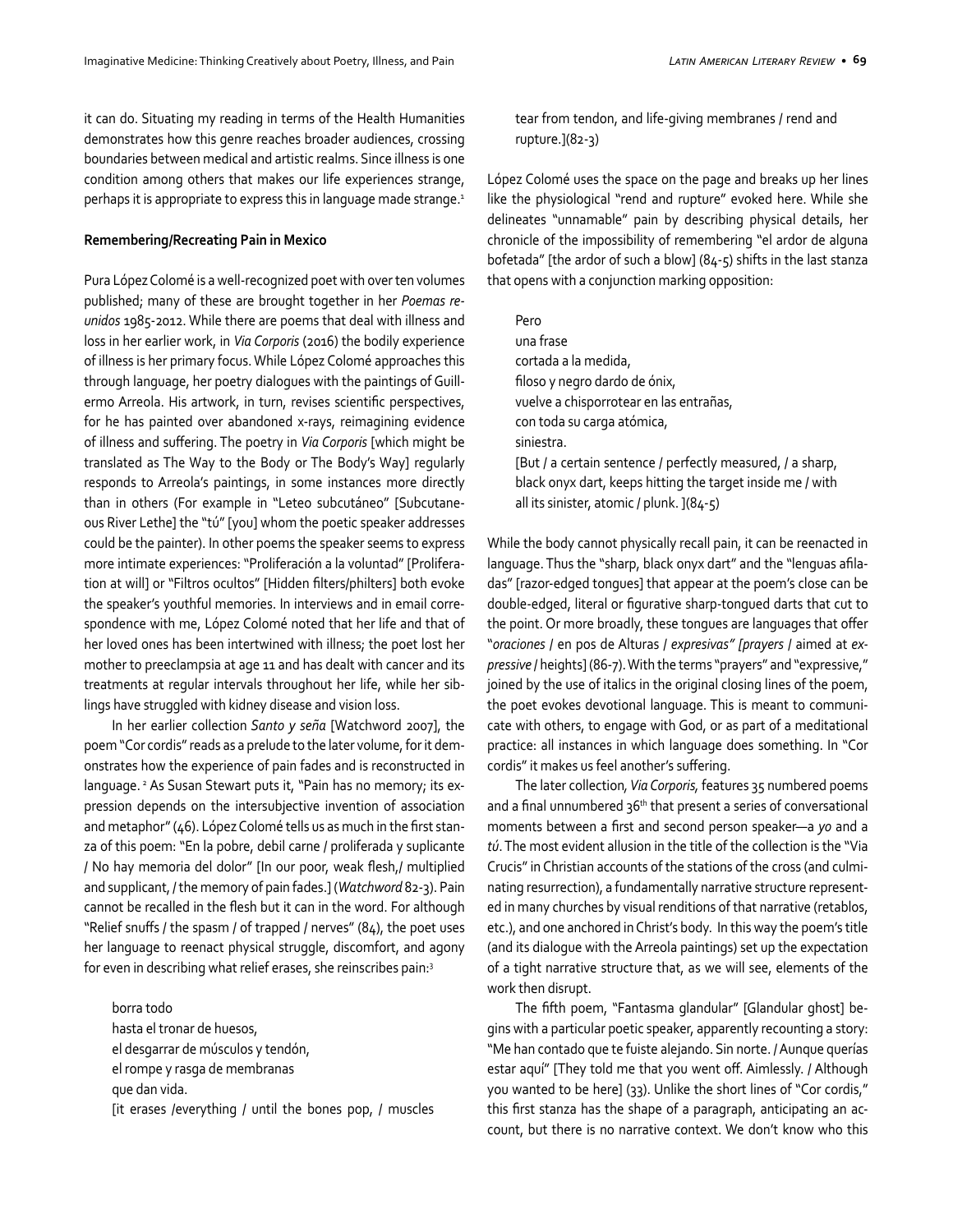"tu" is or why they seek to escape or from what: from a place, from a time, from a (suffering) body? The collection of possibilities suggests that this is metaphorical travel, for the verbal images that accumulate indicate the speaker is addressing the subject of the x-ray/ painting. Arreola's work features paired images of oblong shapes and the possibilities of what are these are abound. They are "dos lámparas negras," [two dark lamps], "brújulas húmedas," [damp compasses], "conductos muy delgados," [very delicate conduits], trompetas de Fanfarria [fanfare trumpets], trompas de Falopio [Falopian tubes], bronquios ennegrecidos [darkened bronchi], riñones hechos piedra [fossilized kidneys], in López Colomé's sort of free association of ideas that are expressed in a series of sentences that begin with "Or." The stanza ends implying that the list could go on as the speaker also affirms what these are not: "Y lo demás que, / de par en par, creaba la ilusión de seguir adelante. No el pobre / y solitario corazón. O el cerebro ingrávido" [And the rest that, open wide, created the illusion of going forward. Not the poor / and solitary heart. Or the weightless brain] (33). The idea of an x-ray is to see inside, to "open wide" and expose the organs and possible ailments in a healthcare setting, so that the subject can "go forward" or continue living. Yet here, in an artistic context, the script is rewritten and the poet visualizes many conceivable organs, both metaphoric and literal. Reading an x-ray is transformed into a creative exercise for both painter and poet; there is no objective knowledge of the body so that the only way of going forward is imaginative, to rewrite or reconceptualize this body's path.

In this way the poem scrutinizes what it means to get an x-ray and, in dialogue with Arreola's work, reminds us that anatomical forms can also be aesthetic ones. The process of examining the xray images also brings to mind what it means to believe in a future, in survival, in a cure. In the last two stanzas the abandoned radiograph and Arreola's reworked image become a kind of mirror. No longer passive, it confronts the speaker: "Ha venido a toparse conmigo. A no/ tomarme a la ligera" [It has come to meet me. Not / to take me lightly]. Is this the ghostly encounter of the title? Who sees who (or what) shifts, from I-you and what we (and the artist and the poet) see in the images, to what this image sees in its observer:

Me mira con duelo. Y de inmediato, al voltear para el otro lado,

me duplica. Dos formas crueles, encerradas

en un resquicio claro, una cuarteadura llena de esperanza, que no da a ninguna parte, no lleva a ningún sitio. Aunque tiene pulso.

[And it looks at me with grief. And at once, turning to the other side, / it becomes my double. Two cruel forms, enclosed / in a clear crack, a crevice full of hope, / that leads nowhere, that takes us not anywhere. Although / it has a pulse] (33).

The image is and is not a person; it is not an image of a body but a

possible piece of one, yet submitting to an x-ray offers evidence of a person's desire to go on. Perhaps that is why López Colomé finds a heartbeat here. The image becomes her poetic voice's alter ego, its double, for they share the act of looking within and moving on. 4

The fourteenth poem in the collection, "Proliferación a la voluntad" [Willing Proliferation], marks a similar trajectory, beginning with the suggestion of a story, but in a different context. The poem opens with an italicized speaker who questions smell:

¿*A qué huele? Aquí sí, entre las capas. ¿Qué es lo que se me viene encima y se multiplica?* [What does it smell like? / Here, yes, between the layers. / What is it coming over me / and multiplying?] (67).

As at the close of "Fantasma glandular," this voice could be the canvas itself speaking of circular images in the painting that another, non-italicized voice goes on to describe. This second speaker speculates: they could be image of cells "a la ene" (*a la enésima potencia* or to the nth degree) or of bubbles, or hoops. They are "partes de una persona que no se quiere ir, / dedicada a repetirse, replicarse sin contención, / hasta que ella misma no se deje respirar" [parts of a person that don't want to go / dedicated to repeating, replicating themselves without containment / until the person herself is not allowed to breathe] (67). The kaleidoscopic description of possibilities transforms from line to line in the first stanza, reconfiguring what we see, offering us multiple perspectives. In the next prose poem section, this first person voice becomes more intimate. She tells us that what she sees in the canvas resembles what she saw as a child after pressing on her eyelids and making her head spin. She identifies with the cells she sees: "Mi cuerpo era el tubo. Las células desbordadas lo de adentro, /una mano invisible lo hacía girar." [My body was the tube. The cells overflowing the insides / an invisible hand rotating it] (68). These verbal and visual images evoke her own experience of cancer, yet the *yo poético* concludes: "¿Con quién estoy hablando? / ¿Con una voz cancerosa?" [Whom am I speaking with? / With a cancerous voice?] (68).

These poems register the writer's reactions, her "readings" of the paintings in another art form, and through her experiences of illness, her own and others'. While interpretation of and meaning in literature and art is always a co-creation, this relationship becomes explicit here. In her book, *Hooked: Art and Attachment*, Rita Felski examines the "reorienting force of art" and proposes ways in which our entanglement with art is a strength (141). In the course of her detailed scrutiny of how people respond to works of art, Felski probes the manners in which we form ties and are reoriented as we discover our own positions in relation to a piece (154). She explores this in dialogue with many others, among them Paul Ricoeur, who uses a metaphor that resonates with the corporeal depictions in López Colomés' poetry and Arreola's paintings. Felski says: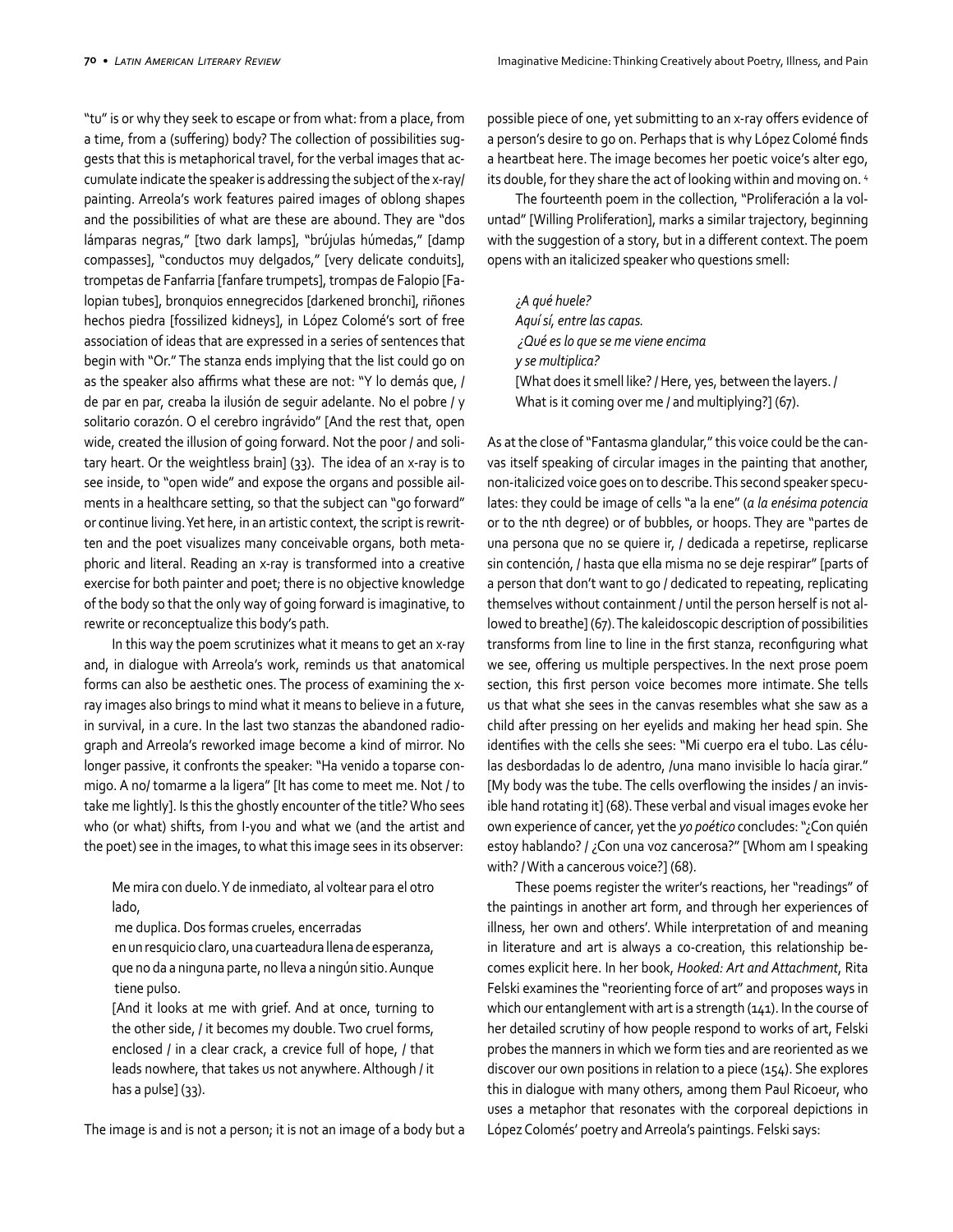If a work exists only as an object to be deciphered, its impact will be attenuated; as Ricoeur writes in a harsh but vivid metaphor, it is treated as a "cadaver handed over for autopsy." Any knowledge is circumscribed by parameters that are already given. And yet a work of art has the potential to alter what we know and how we know it. (*Hooked* 152)

Rather than dissecting dead bodies, reading these poems stimulates new perceptions: about bodies, about illness, about scientific knowledge, experiential knowledge, about ourselves and what we know, kindling recognition of others' experiences. Even, perhaps, about the larger context—in this case, Mexico. Nuala Finnegan reads many of the images in *Via Corporis* as representing death and she finds in these a political charge; in her perspective the bodily suffering depicted is a metaphor for the violent deaths that have plagued the country for the past 15 years. For Lorena Huitrón Vázquez, however, López Colomé's poems are life affirming, "both vulnerable and imposing." She characterizes them as "arteries: if they are severed, the pact with life is voided." Confronting and creating images of illness, injury, disability, survival and death, the collection presents us with what may seem unpleasant or remote, yet in the process, this artistic interchange arouses a "reflective receptivity" that may clarify "what it means to be reoriented by a work of art" (Felski 146).

In a verse from "Silbido apenas, trino exhausto" [Barely a whistle, exhausted trill], López Colomé offers us a condensation of the ways in which her poetry recasts illness via multiple modes of sensory perception throughout the book:

La elevación de una voz afónica. Del añil al púrpura al violaceo al azuloso se borra a cuentagotas y en sus surcos amarillentos, visibles al buen entendedor, la música escrita de una vida, huellas apenas sobre la placa biográfica. Tu grafía. Oculta en la cápsula del cuerpo. Entre canario y jilguero. [The raising of a soundless voice. / From indigo to deep purple to violet to bluish / it fades by the dropperful and in its yellow folds, / visible to the wise, / the written music of a life, / scarce prints on the biographic plate. / Your writing. Hidden in the body's capsule. / Between canary and goldfinch.] (97)

The accompanying painting features white horizontal brushstrokes suggesting ribs, on a red background, with purple rising from below and blues within the thoracic cavity. The poet's synesthetic description melds color with sound, medical with poetic and natural terms, to read this painted life as a musical composition. Her use of *palabras esdrújulas* (stressed on the third to last syllable: afónica,

púrpura, música, biográfica, cápsula) and alliteration (for example, hard c's here), open acoustic possibilities. Breath is translated into color, bird song, and writing. Poetry's focus allows us to experience this patient's ordeals from multiple sensorial perspectives in quick succession. Far from autopsy or a diagnostic reading of an x-ray, the poem changes the kind of knowledge created by the image of curved chest bones to generate a sense of a person's being, of their life. López Colomé and Arreola alter what we're accustomed to seeing in an x-ray image, in these records of illness, of living. Poetry and painting give them, and us, room to breathe.<sup>5</sup>

#### **Embodied Experiences: Hurt and Harm**

Breathing is central to Hillary Gravendyk's collection *Harm*. Unlike *Via Corporis,* that originates from found radiographs and speaks "(literalmente) por la herida" [literally through the wound] from "una llaga abierta que no cierra, porque la palabra la alimenta" [an open lesion that does not close because words sustain it] ("Sobre *Via Corporis*"), *Harm* arises from very particular biographical circumstances. In her introduction to the book Brenda Hillman tells us that the collection was written "in a great burst after the poet underwent major surgery" (13); it doesn't take much investigative work to learn that this was a double lung transplant in 2009. Gravendyk suffered from Idiopathic Pulmonary Fibrosis (IPF) that increasingly scars the lung tissue making it progressively more difficult to breathe and this malady eventually took her life in 2014. Living and writing with an illness with a poor prognosis after a major medical procedure subtends the collection.

In an interview that appears on the website accompanying her book the poet states that she has lived much of her life "amid unmanageable physical harms." She notes that the response to her illness has often taken the form of another kind of harm through cures, such as surgery. She says:

As people read the book, I hope the title will echo with ideas around harm to nature and harm to the body and the old medical phrase "do no harm." Part of what this book does is problematize the notion of "cure" by casting it as also a form of harm itself. The title "Harm" wants to trouble easy divisions between cure and harm, landscape and body, wakefulness and sleep. ("Interview with Rusty Morrison").

This book is very personal; it is grounded in subjective experiences of suffering and illness that Gravendyk extends beyond her self. It is an artistic response to a time in her life. In some ways it is a poetic memoir that explores the body and suffering as these intersect with the world around her. "I'll impose a narrative across an abrupt jumble of absences, call it *healing,*" she tells us almost as an afterword in the penultimate set of paired verses in the book. Although a story traverses the collection, it is written in bursts of insight and associa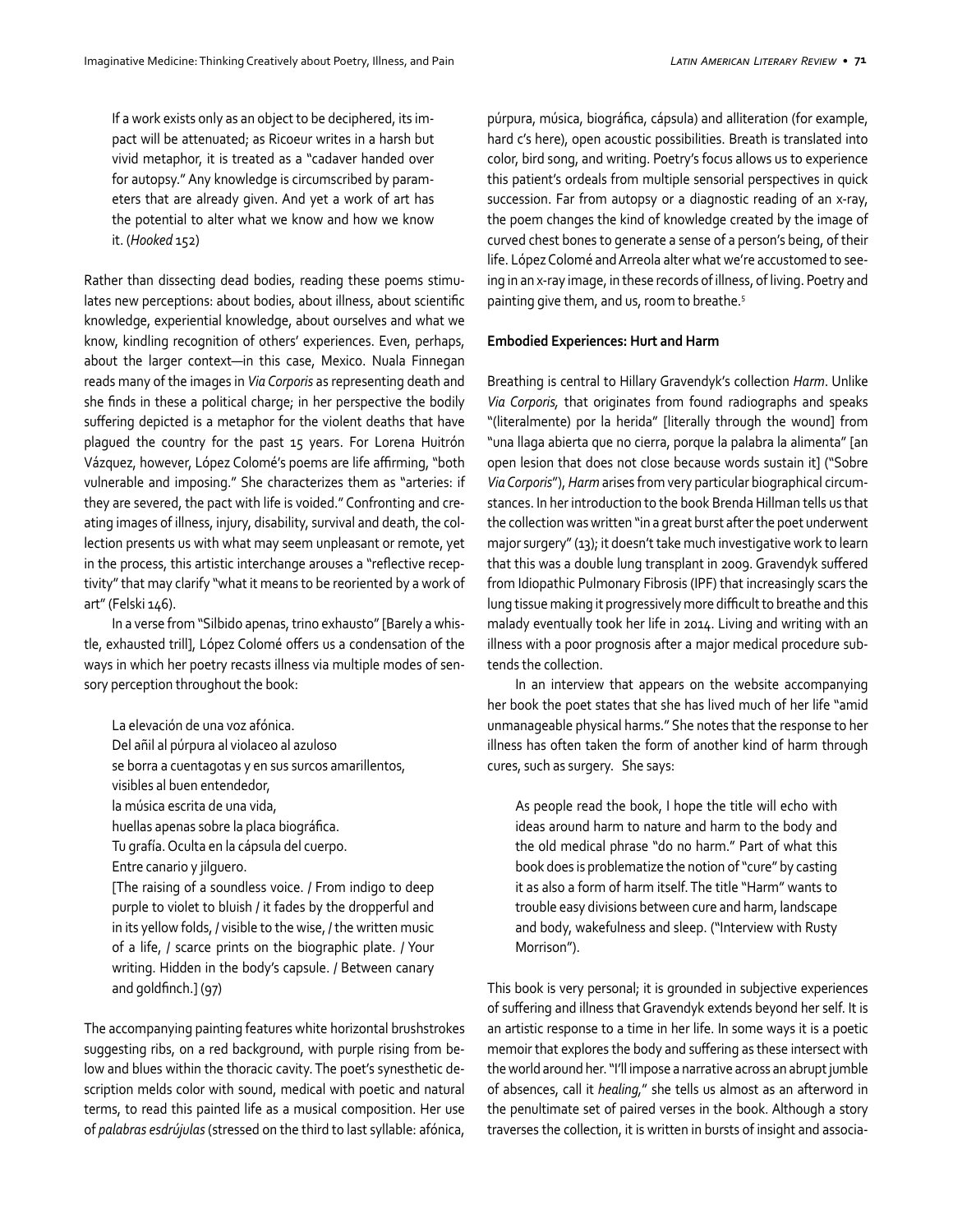tion that condense physical and emotional experiences that alternate between submerging us and bringing us up for air through language.

"Botanica," the prose poem that opens the book, embeds the speaker—a "creature of occasion," as we are—in a natural landscape. Leaves, like bodies, have teeth and are shaped like lungs, breathing the forest's night air. The poetic speaker's multiple monikers are Latin names for trees: *Acutifolius, Candicans*. "The hand goes black against the low green. I'm *Candicans*: looking / white or frosted. Or *Sylvaticus, Californicus."* These metaphoric associations become literal in the poem's final image: "Asleep, I laid my / hand on the tree until my skin turned to bark" (19). The poet sets up associations between human anatomy and that of the broader environment that will recur both in other "Botanica" poems in this collection and as natural elements of poems with diverse foci.

The next four poems are clearly post-operative. "Eight Days Asleep" begins: "She left the body trailing its appetites/ like a honeymoon. She left the body/ permissionless, dreaming…" (20). Rather than the form of a prose poem, here lines are spaced, line endings making for short breaths, and gaps becoming part of the reading and twilight experiences. In "Night Wing," whose title recalls both bird flight and hospital structures, Gravendyk uses open couplets that hang on the page; they are fragments or residue, scraps of sensation:

In this all-night elaboration, all the language is the language of birds, damaging and certain.

It's not a bit like rest, these blown black hours. But a darkening sea, now a white and rushing traffic, light combed into quick streaks. (22)

The segmented structure works to offer glimpses into the strangeness and estrangement of this medical experience. As Gravendyk tell us later in this poem, "It's a careful violence" (22)—for care, like cure, depends upon a calibrated degree of damage.

 The sixth poem is another "Botanica," offering a block of text creating a dreamlike, grassy scene. The mood created by this scene is linked to the next poem, "Harm," through its opening image: "Ahead the sky is winnowed to its smallest feature. Starred with damage,/ the body. What was promised, what was revealed." The body is starred instead of scarred; surgery is a kind of skywriting. Harm's associations multiply: it is a winking neon sign, a kind of adhesive, it is "flat as a / swept floor. As a drawn planet. A bright story is requested. What will be / touched? Machines, that flashing support, a threaded needle. And the / body sutured to harm" (25). The poem (like the book) draws attention to the complexity of the idea of a cure—instead of a "bright story," the illusion of return to a life without illness, the speaker depicts survival as dependent upon damage. In some poems she wants the trauma to be more dramatic, not such a pedestrian part of everyday living. Rather than coughing "little hearts and stars and carnations" she suggests: "Let's go out with a thicker line, a cerulean skylight, rain that gets dumped / out of a trough to *thwack* the pane of glass, a smear of red like tempera / paint across the cheek or the hand, streaming from the mouth" ("Exuberance" 49). The poem concludes: "…remember when it meant exuberance, remember awe? / Let's be that breathless." Illness alters a person's life story; in response Gravendyk rewrites the script she's been handed, to redefine and reconceptualize her situation, to make it her own.

One of the features of IPF is progressive honeycombing of the lungs, a term that refers to the appearance of the scarred lung tissue. Gravendyk takes this image and uses it at key moments in *Harm*, investing it with multiple meanings. In the prose poem "Beneath the Stiff Wing of a White Fir," it appears at the poem's outset in a dreamlike naturescape:

- Hived lung, yellow and tangled with blue air. At the office of synchro-
- nized bowers, she charges up the dirt stair and vanishes into the promis-
- ing veil of brightness. Reflection studded sky, greening and pitted with
- green weeds; the green-eyed hills carved into an unburnt hearth, purple
- with cold. (68).

The lung may be a literal hive in this forest in which the speaker wanders, at once inside and outside of her body. In "Rejection" it is clearly an organ, yet one that the poet animates through apostrophe, the figure through which an absent or inanimate entity is given life:

Honeycomb lung you were whiter then, your light-box heart, lit for every occasion. In these plain rooms, in a language that separates us you refuse me. (70)

The scene here is indoors, inside the body, and the promise suggested by the earlier poem is compromised. The poetic form shifts to short lines, creating the sensory qualities of breathlessness, and enacting the medical and sensate separations between the speaker and the bronchi suggested by the title. While the speaker can animate the lungs by addressing them, the gap between health and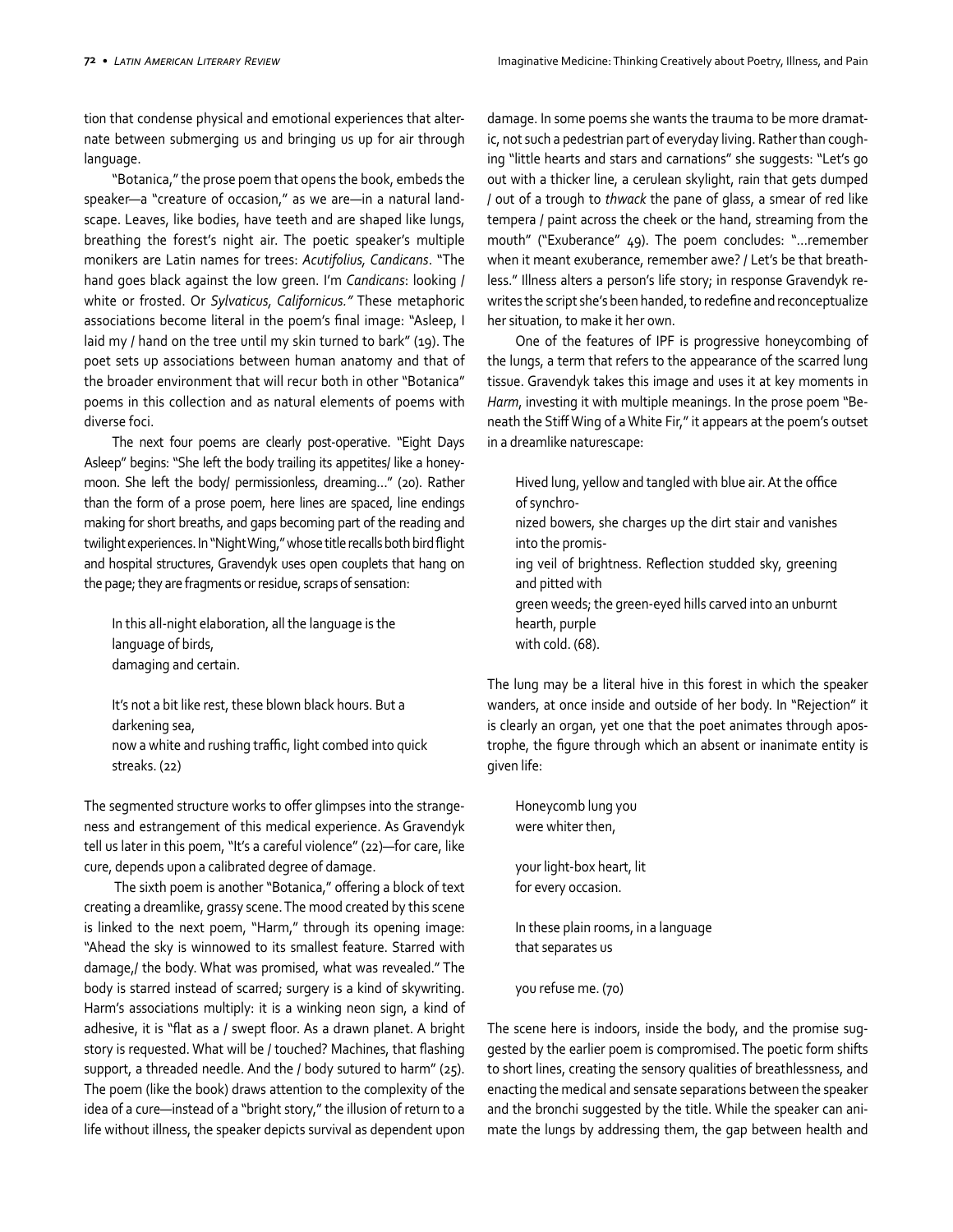illness cannot be healed through language alone. The poem ends with the speaker or, perhaps, a stranger, "left to other devices" (71), indicating their own devices, perhaps, or alternative ways of surviving, or medical devices, closing a somber topic with sly humor rather than pathos.

The hive image also recurs in two other poems in which the speaker turns to people she loves: "Apology with Bees In It " and "The Way You Wait When You Wait With Me." In "Apology…" the honeycomb metaphor is less direct, for here the speaker addresses her beloved and the risks taken in loving someone with "circumstantial organs" (62). To live within this situation, the poem's addressee: "packed a suitcase / with bees, collected honey / in the lining," in the first stanza. Here the hive is a source of sustenance, a resource rather than a threat. In the closing tercet this approach shifts and intensifies: "You lined your pockets / with bees you shoved your hand / right in" (62). Fear is secondary; ardor makes this person courageous and daring, plunging into the cluster, pocketed, close to their body now, with its sweetness and the sting of loving a person with a serious illness.

In "The Way You Wait…" the apiary is again inside the body, more particularly, the lungs. In the third stanza it is a "Little hive buried in the chest, little swarm / I know perfectly well what you mean. / Every telephone call a fishhook in the spine" (78). Honeycomb lungs mean danger, uncertainty, shared fear about what has happened, is happening, what may happen next. Together the speaker and person addressed await an uncertain future or a future certain to hold more harm. The poem documents the vacillation between possible remission— the "corona of uncertainty"—a pause in the struggle to achieve some level of health or acceptance of "this ferocious *cul-de-sac,*" to thrive within the moment. The poem ends: "O sweet pretender, tell me it's now I am afraid of: / this gasping in the bright sun / with darkness on the sun's far side" (78). Longing to live life as it is, the speaker seeks an ally who might help her confine her fear to now.

Hillary Gravendyk's poetry in *Harm* offers us her embodied experiences of IPF. Many of the poems present an inventory of what she's been through, for she translates her breathlessness, experience of anesthesia, the strangeness of transplant, and the twilight consciousness of recovery into language. Her sensory images call to mind Marni Jackson's assertion that while scientific language is objective, pain is subjective and must recruit metaphors to communicate bodily experiences (2). *Harm* demonstrates Gravendyk's experiential and emotional expertise (versus clinical) as a poet living with a chronic illness that brought her nearer to the risk of death. Grief, fear, uncertainty, wit, honesty, and pain are parts of the lyric conversations she explores with her loved ones, her illness, her body, and the natural world. Her poetry here also resonates with Dr. Paul Kelly's account of the three levels of pain: sensory, cognitive, and affective or emotional, for in these poems she hits every level (qted in Jackson 61). She distills her own experiences on the page to offer us glimpses into how one may tolerate overwhelming feelings;

rendering these in speech, turning them into verse, making them part of life's rhythm and flow.

## **Imaginative Medicine**

Susan Stewart reminds us that poems are social acts, not things (26). The poetry of both Pura López Colomé and Hillary Gravendyk offers their readers particular knowledge about illness that includes not just the personal, but also everything around it: elements of treatment, myriad people affected by illness, and a country that may become inured to suffering and death. The distilled vision in their poetry allows us to imagine ourselves into their experiences. In each case they examine how vulnerable we are as living beings; there is no closure to the trauma or the intensity evidenced in this poetry—only pauses.

The term "creative thinking" that I use in my title comes from Marilyn McEntyre, who says this is something patients who are poets can teach their caregivers that can be of "immense value," for: "patient's symptoms often present in metaphorical manners" (182). Metaphors are central to these poets' work: the radiographs that pretend to reveal the interior, yet await the work of the artist and poet to speak; the honey-combed lungs that draw together breath and death. We have seen how these two poets work with the precarity of our bodily lives, bringing this to the surface through language, examining what it means in their lives and in the lives and deaths of those around them. In the case of López Colomé, the suffering and death of fellow Mexicans; in Gravendyk's work her caregivers, family and friends. Their perspectives suggest to those who work in the healing professions other ways of understanding what illness means. That they do so through poetry offers all of their readers the possibility of wrestling with deep analysis and interpretation to understand health and illness. Their poetry disrupts the through line of narrative models typically used in medical accounts, providing alternative, more in-depth information about human experiences of illness and pain. Gravendyk and Lopez Colomé extract what happens in the physical realm and through the use of image, sound, perspective, word play, and figurative language, create complex poems that surprise and perhaps challenge existing notions of physical suffering.

This poetry is another reminder that patients are multidimensional people and that there are limitations to the quantitative methods of science. Artistic responses to bodily experiences can offer innovative perceptions and thoughts, new means of comprehending health and illness. The lyric genre brings to the forefront the strangeness of language and creates an inventive zone of attention to communication that makes readers revise our understanding of illness. This poetry may work as consolation or therapy, or perhaps even transfiguration, as it metamorphoses suffering into beauty. These poets' sharpened vision is pain and illness's gift; their ability to put this into poetic form is theirs to us.